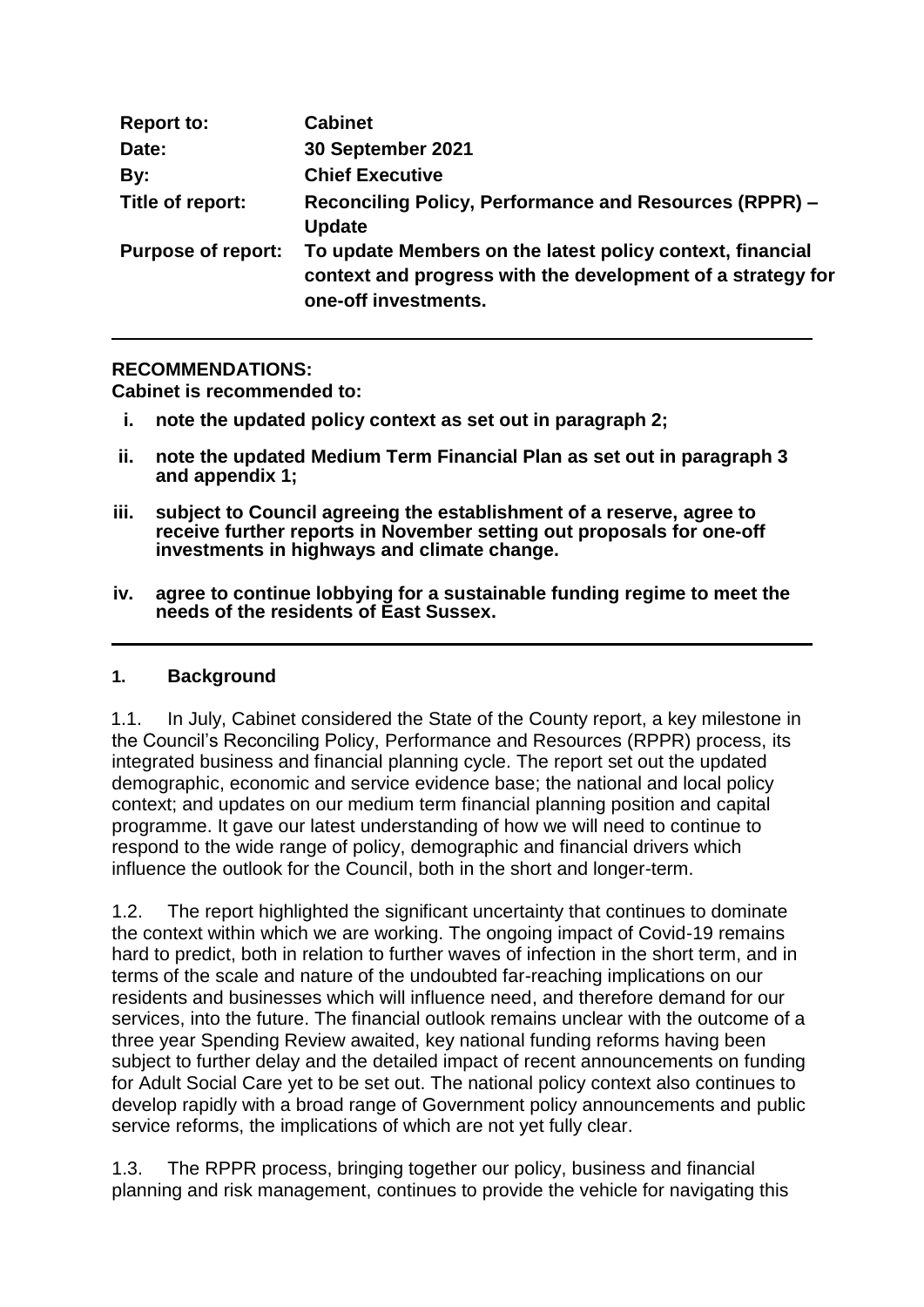uncertain environment, supporting planning for 2022/23 and beyond and maintaining focus on our four priority outcomes which were agreed by Cabinet for planning purposes as:

- Driving sustainable economic growth;
- Keeping vulnerable people safe;
- Helping people help themselves: and
- Making best use of resources, now and for the future.

The priority outcome that the Council makes the "best use of resources, now and for the future" is a test that is applied to all activities to ensure sustainability of our resources, both in terms of money and the environment. It ensures that the future impact of the choices we make about using resources is actively considered across all that we do, as well as the here and now.

1.4. As a result of managing our resources carefully over many years, and with additional Government Covid support, we have been able to maintain stability in service provision through the period of the pandemic and our current financial position is secure. However, the financial outlook in the medium term remains very challenging and uncertain. As reported in July, the impact of Covid-19 on service demand and the additional one-off funding we have received has provided the opportunity to reset the 2021/22 budget and release £8.855m as a one off reserve contribution. We have a limited window of opportunity now to consider how we could use the funding released to make any further preparations for future years, including any areas of one-off investment which would help us better manage future demand for services, and the costs of providing them.

1.5. This report provides Members with an update on the evolving policy and financial context that will continue to inform our planning for 2022/23, and includes:

- updates on key policy context developments since July;
- updates on the financial context and the Medium Term Financial Plan for 2022/23-2024/25; and
- progress on the development of proposals for one-off investments that include options for further investment in highways, infrastructure and climate change.

#### **2. Policy context update**

2.1. The context the Council is operating in continues to change rapidly. Key areas in which there have been developments since the State of the County report, or in which further developments are expected this autumn are detailed below.

 Adult Social Care Reform and Funding – the Government has long committed to national reform of the adult social care system, to ensure provision is sustainable, equitably funded and affordable to those who require it. In early September, Government announced its plans for Health and Social Care reform, to be funded by a Health and Social Care Levy (a 1.25% increase in national insurance for employees and employers and 1.25% increase in dividends rates). The majority of the funding to be raised through the levy (£36bn between 2022/23 and 2024/25) is to be used to aid recovery from the pandemic in the NHS by increasing hospital capacity and creating space for more appointments and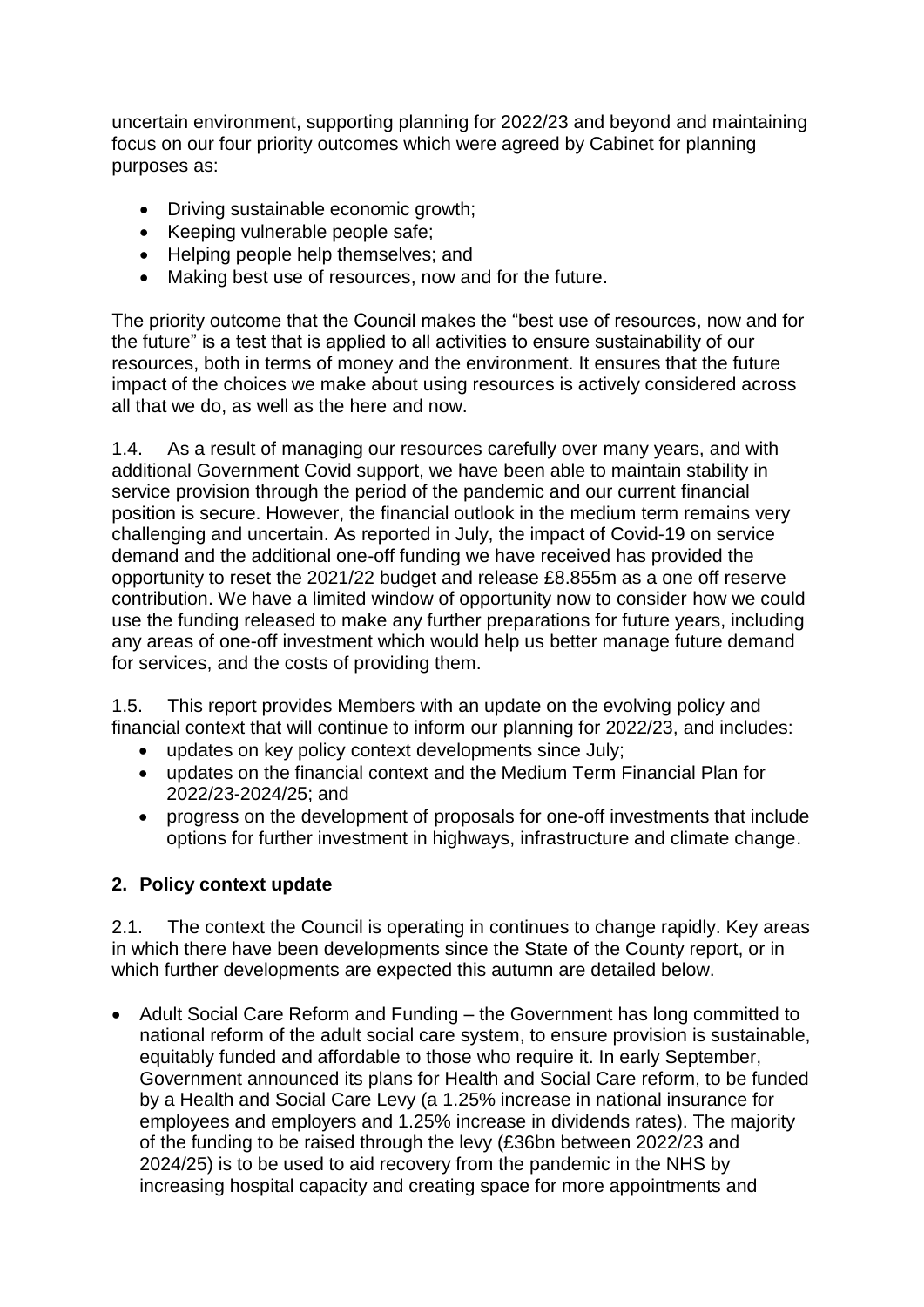procedures. Government has committed to allocate more of the funding raised through the levy to social care beyond this period.

£5.4bn over the three years to 2024/25 has been set aside to deliver planned reforms to social care, which include:

- o Reforms to care costs introducing a £86k cap on personal care costs and equalisation of care costs between self-funding and local authority clients.
- o Providing financial assistance to those without substantial assets from October 2023, anyone with assets of less than £20k will not have to make any contribution for their care from their savings or the value of their home and those with assets between £20k and £100k will be eligible for some means-tested support.
- $\circ$  Wider reform of the social care system including investing £500m in workforce development and workforce mental health and wellbeing support. There are also plans to introduce an assurance framework to ensure local authorities are delivering on their obligations to service users.
- o Improving the integration of health and social care systems producing a comprehensive national plan for supporting and enabling integration that builds on plans in the Health and Care Bill. This will identify a single set of system-based health and care outcomes that local systems will be asked to deliver.

Detail of these reforms will be set out in a White Paper for adult social care later this year. The expected impact of the planned reforms on ESCC, the local care market and our health partners is clearly significant. However, the detail, including the funding that will be provided to ESCC to deliver the reforms and new responsibilities, is uncertain. It is clear that the funding to be raised through the levy is not, particularly in the short term, intended to address existing pressures in the social care system. Government expects existing demographic and unit cost pressures to be met through Council Tax, the social care precept and long-term efficiencies and have confirmed that this funding will be determined at the Spending Review. ESCC will therefore need to continue to lobby with others in the sector for Government to address ongoing social care pressures in the Spending Review, in a sustainable way that reduces reliance on Council Tax.

 Spending Review 2021 – alongside announcements for funding health and social care reform, the Chancellor has launched the 2021 Spending Review to set UK Government departments' resource and capital budgets for 2022-23 to 2024-25. The outcome of the Spending Review will be published alongside the Autumn Budget on 27 October 2021. The launch confirmed that the Government's priorities for the review are ensuring delivery of strong and innovative public services; levelling up; leading the transition to net zero; advancing Britain's international standing and taking advantage of EU Exit; and delivering the 'Plan for Growth', Government's national strategy for economic growth and recovery.

The Office for Budget Responsibility (OBR) published an update on public sector finances earlier in September which reported that the position was better than previously expected, with public sector net borrowing in the first five months of this financial year lower than previously forecast and tax receipts higher,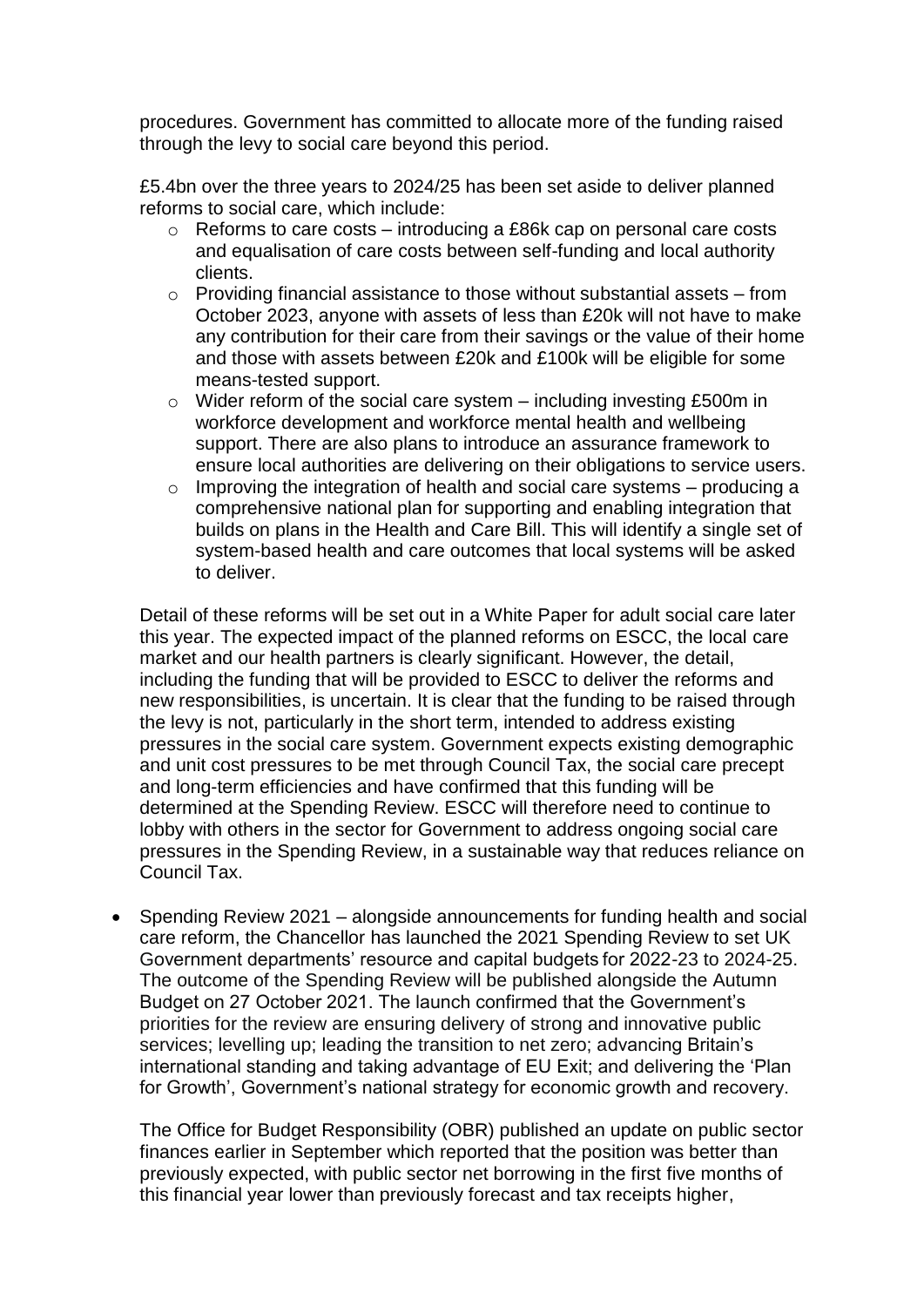reflecting the rebounding of the economy faster than expected. The Institute for Fiscal Studies has suggested that this may grant the Chancellor flexibility to make some short-term investment in public services in the Spending Review and there are strong calls for this to be made in a number of competing areas, including supporting education recovery and retention of the Universal Credit uplift implemented in the pandemic.

In the medium term, the Chancellor has set a target of a balanced national budget by 2024/25 – 2025/26, and the launch of the Spending Review confirmed Government remains committed to these plans. Delivery of this may require realterms cuts to public spending and Government departments have been asked to identify savings and efficiencies in their day-to-day budgets to be reinvested in priorities, and to carefully prioritise bids in their submission. Therefore there remains pressure on the national finances. While the confirmation of a three year spending review is positive, and something ESCC has repeatedly lobbied for to provide greater certainty for planning, we will need to press with our partners for an adequate quantum of funding for local government that meets the needs of our residents and is not disproportionately reliant on Council Tax increases.

 Levelling Up White Paper, devolution and County Deals – in July, the Prime Minister delivered a speech on Levelling Up that confirmed that a White Paper will be published later this year to set out the Government's plan for addressing the health, social and economic inequalities between, and within, places and regions of the UK, to improve opportunity for all, raise living standards and improve public services. The White Paper is expected to be published around the same time as this year's Spending Review (see above) and given the breadth of policy areas covered, it is expected to have implications for the work of the Council, including in how we work to drive sustainable economic growth.

In the speech, the Prime Minister also announced that as part of delivering the Levelling Up agenda, Government plans to offer more devolution in England, particularly beyond metropolitan areas, with a 'new deal for counties'. This devolution is intended to empower local leaders to deliver the Levelling Up outcomes outlined above. The then Secretary of State for Housing, Communities and Local Government wrote to councils in the summer confirming the Government's commitment to extending devolution and encouraging councils to come forward with proposals for powers and flexibilities that would help deliver local priorities and could form the basis of new devolution arrangements, known as 'County Deals'. Councils interested in being early adopters and shaping County Deal proposals were asked to submit proposals for their areas by Friday 13 August. ESCC will continue to monitor developments closely to understand the detail of the Government's new devolution offer and any opportunities it presents.

Local government's home department, the Ministry of Housing, Communities and Local Government, will take on a new responsibility for delivering the Levelling Up agenda and has been retitled the Department for Levelling Up, Housing and Communities. The Rt Hon Michael Gove MP has been appointed the Secretary of State for Levelling Up, Housing and Communities, has established a joint Levelling Up Taskforce with the Prime Minister and has a remit to work across Whitehall to deliver this policy agenda. We can expect the Department's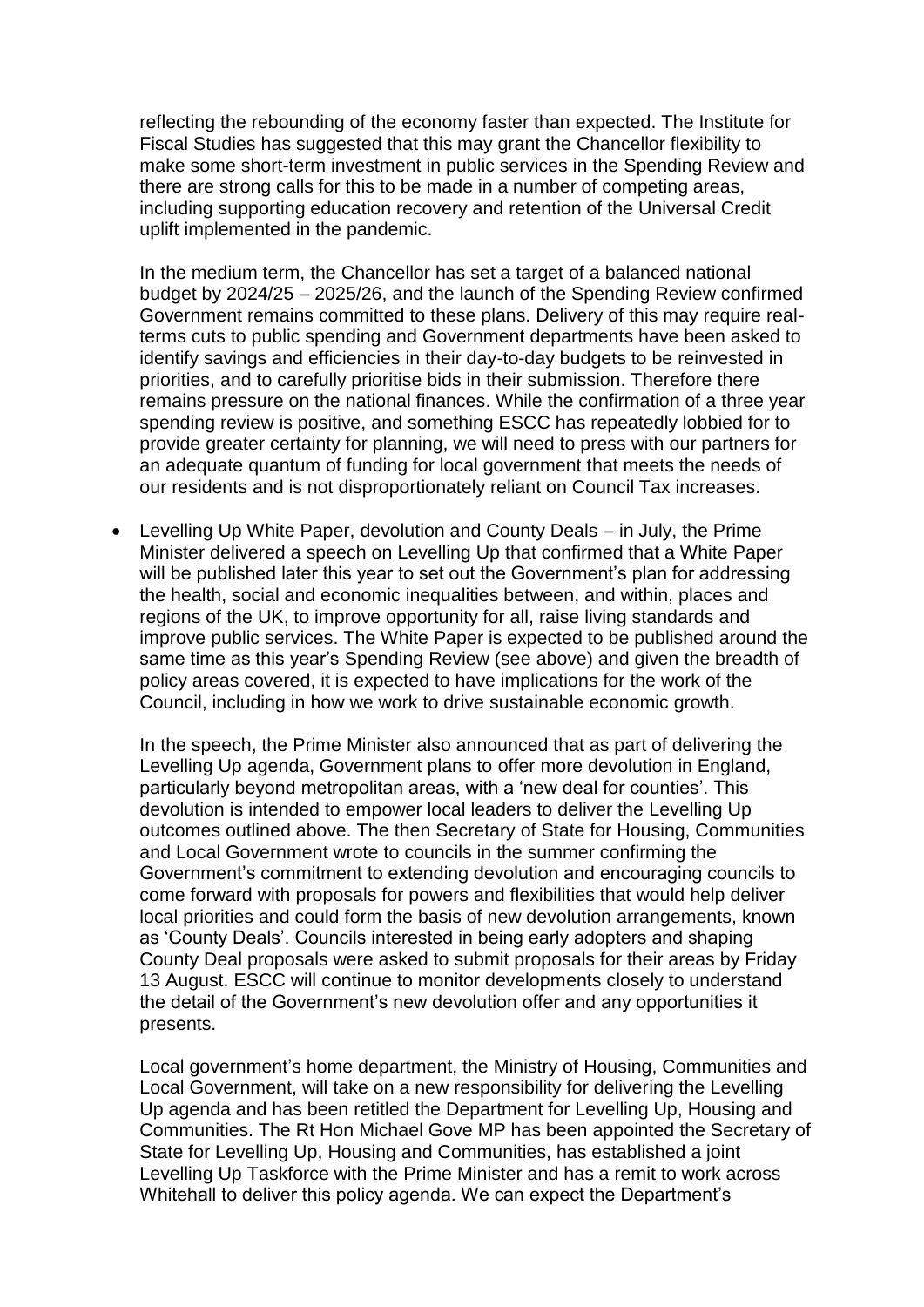broadened focus and the appointment of a new Secretary of State to have implications for a range of policy areas impacting local government and ESCC, including potentially the detail of the Levelling Up White Paper and 'County Deal' proposals.

- Climate Change the UK will host the UN's Climate Change Conference Conference of Parties (COP) 26 in November and we will continue to monitor announcements of Government funding and initiatives in advance of this to identify opportunities that could support ESCC's work to reduce our carbon emissions. In July the Government published its Transport Decarbonisation Plan, a foundational document to the broader Net Zero Strategy which Government has also committed to publish ahead of COP26. The Plan prioritised place-based solutions to reducing emissions from transport, committed to further publication of guidance for local authorities on decarbonising transport and committed to making quantifiable carbon reductions a part of local authorities' future local transport planning and funding. The Transport Decarbonisation Plan will inform our plans to refresh the East Sussex Local Transport Plan in the coming year to reflect the renewed national and local policy context and commitments to decarbonisation.
- Resettlement of Afghan nationals the Government has committed to providing protection for vulnerable people fleeing Afghanistan, including a new Afghan Citizens' Resettlement Scheme (ACRS) aimed at accommodating up to 5,000 people in the first year and up to a total of 20,000 over the coming years. The new route is separate from, and in addition to, the Afghan Relocations and Assistance Policy (ARAP), which offers any current or former locally employed staff who are assessed to be under serious threat to life priority relocation to the UK. Government has sought assistance from local authorities to source accommodation and other support for those arriving in the UK. ESCC is liaising with district and borough councils and other partners to understand the likely need for support in East Sussex which is likely to include health, social care and education. For councils who support people through the above schemes, Government has provided a standard integration package supported by a core local authority tariff, plus funding for education, English language and health provision, and a housing fund to help authorities provide suitable accommodation.
- Brexit full implementation of the new trade and border arrangements between the UK and EU will continue this winter and we will continue to prepare for the full implementation of border checks at Newhaven Port next summer.
- Public service reforms as set out in the State of the County report, Government is progressing a range of public service reviews and reforms that will have implications for services delivered by the County Council. These include the national review of Special Educational Needs and Disability (SEND) services, plans to improve integration of health and social care through the Health and Care Bill and implementation of the proposals for planning reform set out in the Planning for the Future White Paper. Announcements and progress in each of these areas is expected in the coming months.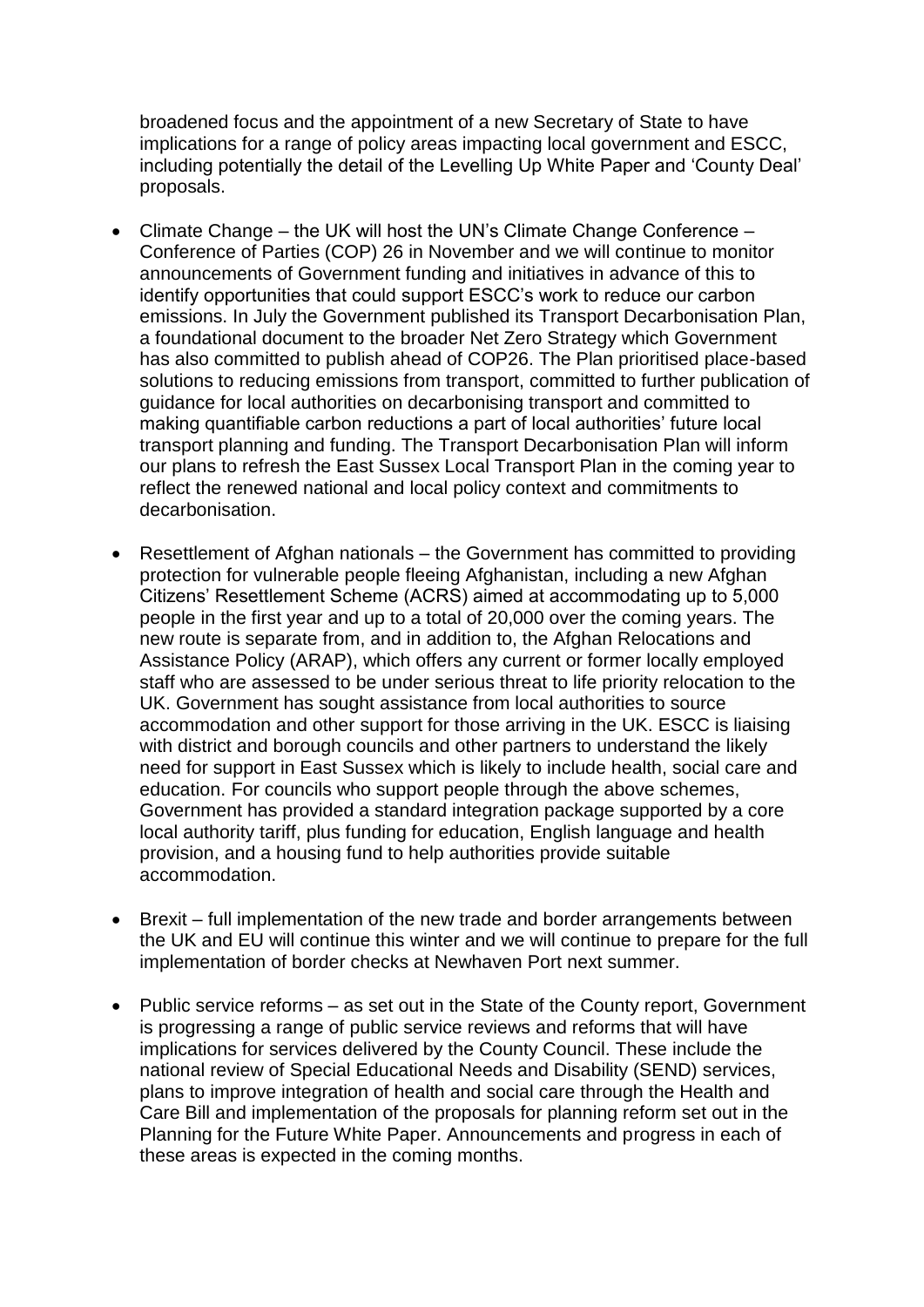Economic outlook – the latest assessment of the economic outlook for the UK economy by the OBR was published in March, which projected that vaccinations, easing of restrictions and increased consumer activity would drive a rapid recovery of the UK economy this year, with GDP returning to its pre-pandemic output by the middle of 2022. The percentage of East Sussex residents claiming unemployment benefits fell slightly between May and July, from 5.8% to 5.2%. For 18-24 year olds the rate fell from 10.2% to 8.6%. An updated assessment will be published in October. The end of the Coronavirus Job Retention Scheme (furlough) and grants for the self-employed, combined with the end of the £20 weekly uplift in Universal Credit at the end of September may result in increased hardship that has been prevented to some extent by these schemes during the pandemic. 15.1% of East Sussex working age residents were claiming Universal Credit in July.

2.2 We expect further detail of policy changes and the resulting implications for the County Council to become clearer in the coming months and will continue to factor these into planning for 2022/23 and beyond.

### **3. Medium Term Financial Plan**

3.1 It remains difficult to plan for 2022/23 and beyond. The level of Government funding that ESCC will receive between 2022/23 – 2024/25 is yet to be confirmed; The Spending Review (SR) 2019 and 2020 were both for a single year and therefore funding for this planning period will be announced at SR21 in the autumn. On 7 September the Chancellor published the SR21 launch letter which confirmed that it will be a multi-year spending review covering the years 2022-23 to 2024-25. The Fair Funding Review and Business Rate Retention reform continue to be delayed and we await detail of the impact of health and social care reform also announced on 7 September (see above).

3.2 The Medium Term Financial Plan (MTFP) has been updated to provide a baseline position before further refinement of pressures. This includes ongoing work with our districts and boroughs to try to get a clear picture of the reduced income from Council Tax and Business Rates. A number of scenarios based on the potential for further funding announcements are set out in section 3.6.

3.3 The baseline position provided at appendix 1 includes: (1) Normal updates for regularly calculated adjustments; (2) Proposed updates following review by CMT via the Pressures Protocol.

| <b>Medium Term Financial Plan</b>                              | 2022/23 | 2023/24 | 2024/25 | Total  |
|----------------------------------------------------------------|---------|---------|---------|--------|
|                                                                | £m      | £m      | £m      | £m     |
| Cabinet 13 July 2021<br><b>DEFICIT/(SURPLUS)</b>               | 1.734   | 9.486   | 7.195   | 18.415 |
| <b>Normal Updates</b>                                          | 0.932   | (0.690) | 2.978   | 3.420  |
| Pressures added / (removed)                                    | 0.538   | 0.030   | (0.114) | 0.254  |
| Deficit / (Surplus) AFTER<br><b>NORMAL UPDATES TO THE MTFP</b> | 3.204   | 8.826   | 10.059  | 22.089 |

3.4 These movements are summarised in the table below and provide a deficit budget position by 2024/25 of £22.089m.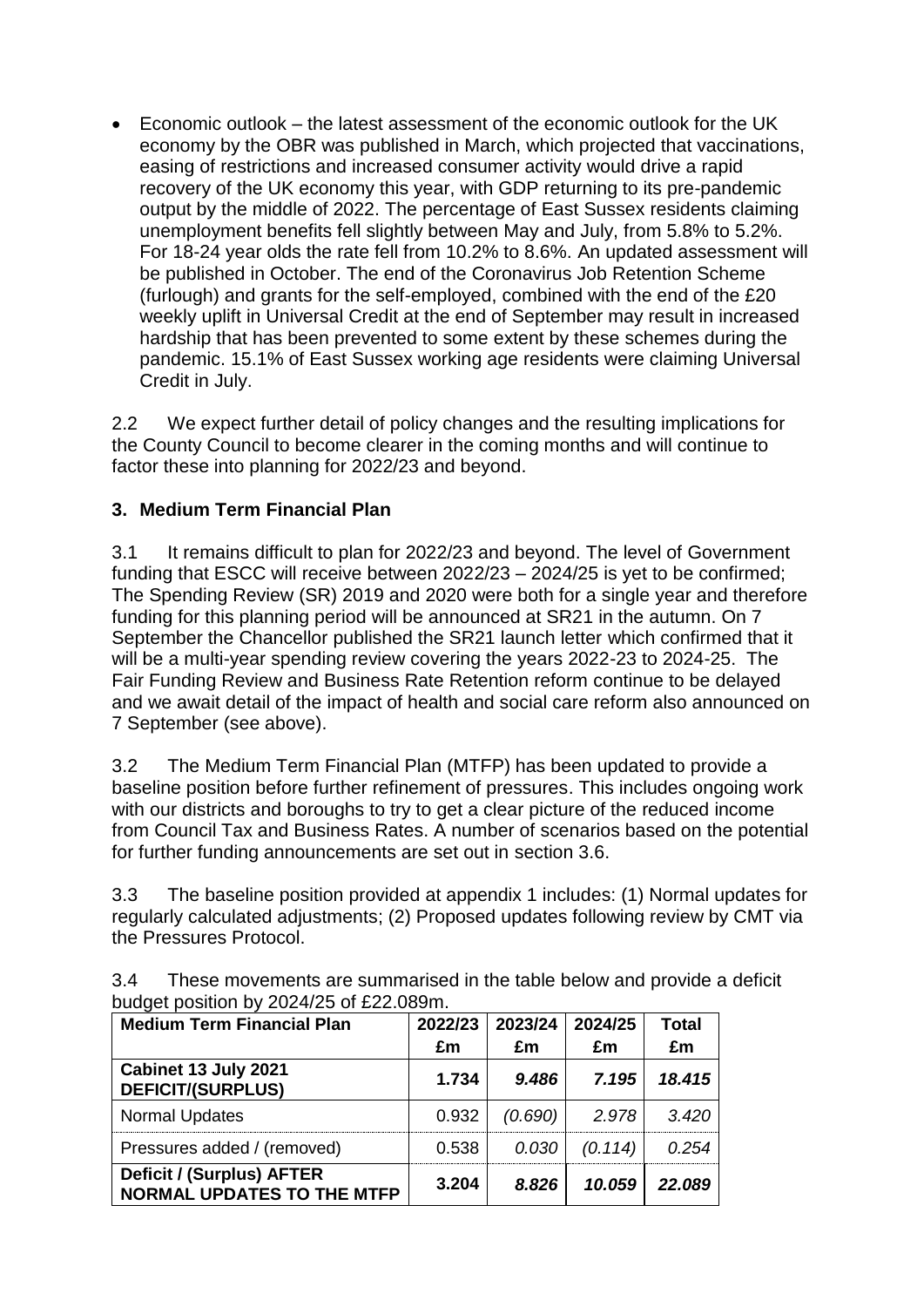3.5 A detailed MTFP after normal updates and proposed pressures is shown at appendix 1.

3.6 As set out above, our known deficit for 2022/23 is £3.2m with an aggregate deficit of £22.1m. However, we know there is uncertainty about future funding allocations. In resetting the MTFP and presenting the budget for 2022/23 and beyond, a number of scenarios have been considered that could impact the possible level of budget deficit that will need to be addressed and these are summarised in the table below, with further detail at appendix 1.

| <b>Scenarios</b>                             | Estimate (£m) |         |         |              |  |
|----------------------------------------------|---------------|---------|---------|--------------|--|
|                                              | 2022/23       | 2023/24 | 2024/25 | <b>Total</b> |  |
| DEFICIT/(SURPLUS) AFTER NORMAL UPDATES       | 3.204         | 8.826   | 10.059  | 22.089       |  |
| <b>Local Considerations</b>                  | (1.630)       | 1.630   |         |              |  |
| DEFICIT/(SURPLUS) AFTER LOCAL CONSIDERATIONS | 1.574         | 10.456  | 10.059  | 22.089       |  |
| <b>Likely Updates</b>                        | (3.171)       | (0.709) | (0.716) | (4.596)      |  |
| DEFICIT/(SURPLUS) AFTER LIKELY UPDATES       | (1.597)       | 9.747   | 9.343   | 17.493       |  |
|                                              |               |         |         |              |  |
| <b>Less Likely Updates</b>                   | 0.633         | 0.546   | 0.574   | 1.753        |  |
| DEFICIT/(SURPLUS) AFTER LESS LIKELY UPDATES  | (0.964)       | 10.293  | 9.917   | 19.246       |  |

3.7 Although at this point in the RPPR process it is not possible to present a balanced MTFP due to the considerable level of national funding uncertainty, there are no plans to seek to identify further savings. We continue to benchmark our services against other local authorities to ensure these provide best value for money and to learn from others. Over the coming months, we will work to refine the budget to update for the impact of the Local Government Settlement, in whatever form that takes, whilst reflecting updated assessments of budget pressures, including Council Tax and Business Rates. If there is a deficit on the 2022/23 budget, and in line with our robust financial management policies and procedures, the plan at this point will be to bring grant funding forward and/or use reserves to mitigate this position until the medium-to-longer term funding position is clarified.

# **4. One-off investment**

4.1 As reported at State of the County in July, and further detailed in the Quarter 1 monitoring report elsewhere on this agenda, the impact of Covid-19 has provided the opportunity to review and reset the 2021/22 budget and release additional funding to reserves. The Quarter 1 report recommends that Cabinet recommends to County Council that a reserve of £8.855m be set up within the existing Priority Outcomes and Transformation Reserve, and that the Terms of Reference for this reserve be extended to include funding "programmes that meet the Council's priority outcomes" which will include highways and climate change. Further reports will be brought to Cabinet in November that set out proposals to spend this one off funding on highways and climate change. Alongside this the RPPR process will be used to identify any other areas for one off investment.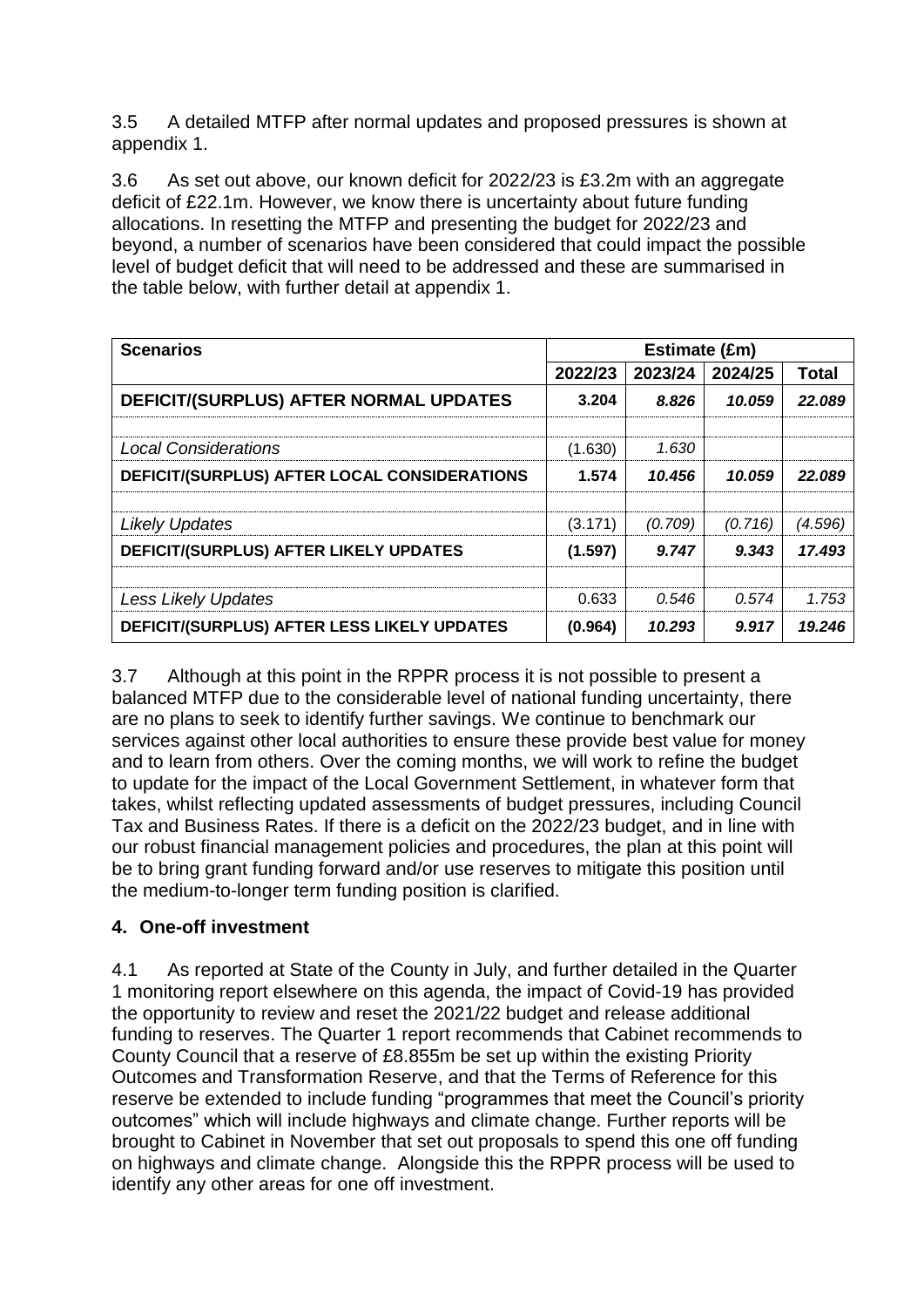## **5. Capital Programme**

5.1 At State of the County in July 2021, areas of work were outlined that are being developed in priority basic need areas, including highways, Environmental and Social Governance (ESG), school places and Special Educational Needs and Disability (SEND) provision. The programme is already supported by borrowing of £227.9m to 2029/30 which has an associated revenue impact. These will be presented for consideration as part of the RPPR process together with their impact on the revenue budget.

### **6. Lobbying and Communications**

6.1 Our track record of running our services effectively and efficiently, coupled with the impact of Covid-19 and additional one-off Government support during the pandemic, has given us a short-term opportunity to prepare for renewed challenges ahead and invest for the future.

6.2 However, the medium term outlook remains highly challenging. We face a significant financial gap, the uncertain impact of national reforms in major service areas and await clarity on long-term funding arrangements, particularly for existing pressures in Adult Social Care, which continues to make planning difficult. Fundamentally, without further Government support or sustainable reform of local government finances we will not have the funding we need for the future.

6.3 In the context of this ongoing uncertainty, and the current Spending Review which will underpin our financial position in the medium term, our lobbying will continue to call for sustainability of future funding for local government, and funding that is appropriately reflective of local need. This will be essential to ensuring we secure adequate resource to deliver what will be required to support East Sussex residents, communities and businesses with the core services they need. We will continue to work individually, with our partners across the region and with the sector nationally to make this case.

# **7. Next Steps**

7.1. This report confirms the high level of uncertainty within which planning for 2022/23 is taking place. Much is to be determined around national spending allocations and priorities for 2022/23 onwards, the impact of national reforms, and the longer term impact of the coronavirus pandemic.

7.2. Thanks to our sound financial management and clear focus on priorities we are in a stable financial position for the current and next financial years. This provides a window of opportunity to invest now in areas that will help prepare us for challenges ahead. Further reports will be brought to Cabinet later in the autumn that set out plans for deploying one off funding on highways and climate change. Alongside this, the RPPR process will be used to identify any other areas for one off investment.

7.3. Work will continue throughout the autumn and winter to understand the detailed funding picture as it emerges and the implications of national policy